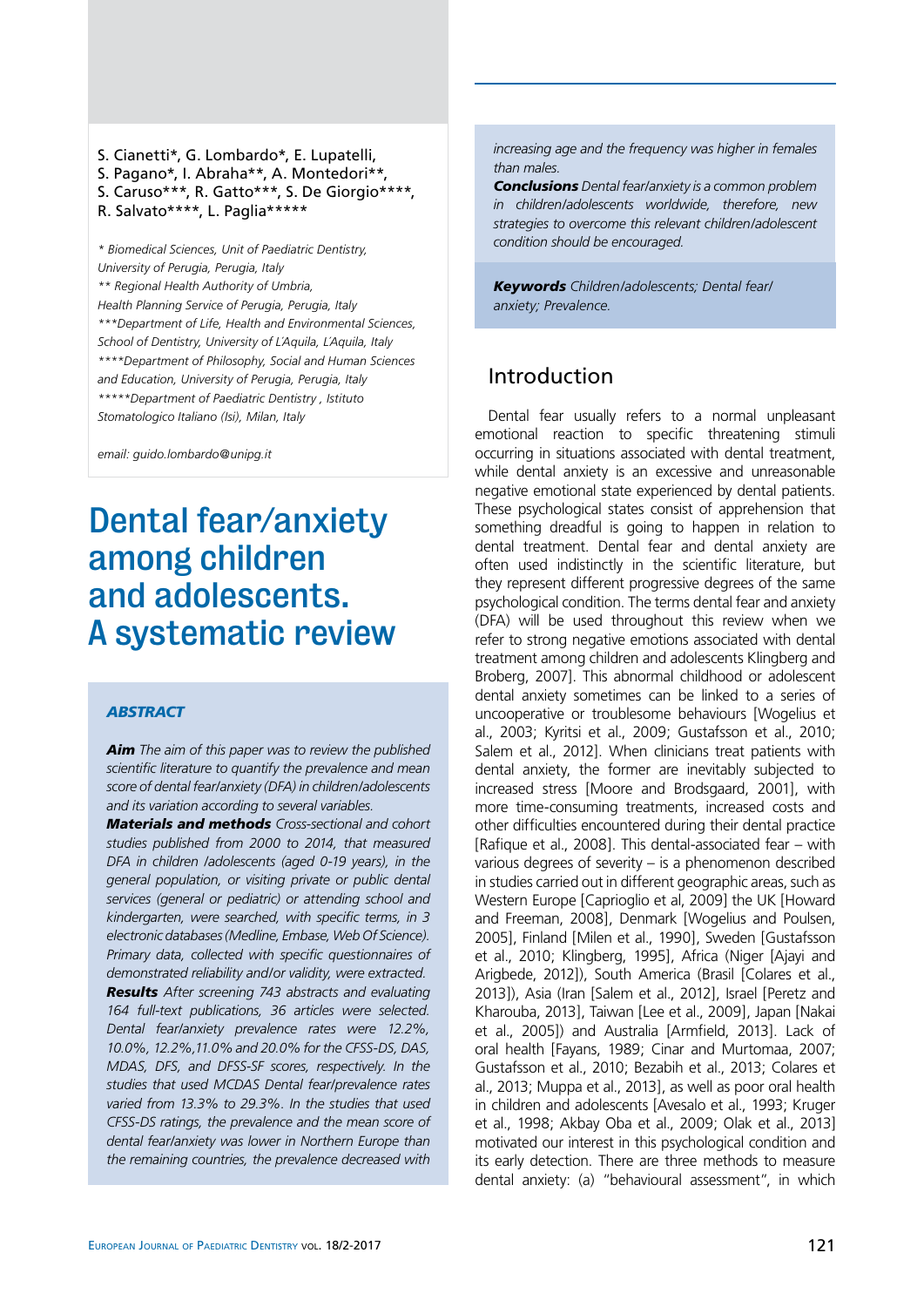the dental team or researchers are asked to rate both the emotional and behavioural reactions shown by the children during treatment; (b)" psychometric assessment" in which the children or one of their parents have to complete a questionnaire, usually before the treatment, to indicate the child's level of anxiety associated with various common dental situations; (c)"physiological response analysis" in which variations of parameters linked to anxiety are measured, such as salivary cortisol levels [Porrit et al., 2013]. Psychometric assessments, using questionnaires, is the most common and easy measuring methods of childhood and adolescent DFA [Porrit et al., 2013].

The aim this systematic review is to determine the distribution and level of DFA during childhood and adolescence. Specifically this review aims to determine (a) the prevalence of DFA in children and adolescents; (b) the mean level of DFA in children and adolescents; and (c) how the prevalence and the mean level of DFA vary with age, gender, country, setting, questionnaire respondent (parent or child), and the threshold anxiety score (cut-off).

# Methods

#### *Inclusion criteria*

Study design: Review of the literature. We included only cross-sectional and cohort studies that measured the prevalence and mean score of DFA and its variation with the abovementioned variables. Studies that did not report prevalence data, were not included. Population and setting: Children and adolescents (aged 0–19 years), belonging to the general population or visiting private or public dental services (general or paediatric) or attending school and kindergarten. Endpoints: Primary data, collected through psychometric evaluations with specific questionnaires, of demonstrated reliability and/or validity, clearly showing anxiety cut-off values and intelligible 5 points response scoring scales (e.g., Likert scale, Facial image scale), were extracted. The questionnaires having the aforementioned features, included in this review and listed in Table 1, were the following: Children's Fear Survey Schedule-Dental Subscale (CFSS-DS), Dental Fear Schedule Subscale-Short Form (DFSS-SF), Dental Anxiety Scale (DAS), Modified Corah Dental Anxiety Scale (MDAS), Modified Child Dental Anxiety Scale (MCDAS), Dental Fear Survey (DFS), and Modified Dental Fear Survey in two versions of 15 or 20 items (MDFS) [Porrit et al, 2013].

#### *Exclusion criteria*

Editorials, case reports and retrospective studies were excluded. Studies including wide age group ranges with no specific data for the target group (aged 0–19 years) were excluded. Studies including fewer than 50 individuals, studies with patients undergoing general anesthesia or conscious sedation or referred by other dental practitioners, and studies where the selection of patients did not have a population-based approach or

| CFSS-DS           | 1 Dentists                                                                                                                                                                                                                                                                                                                                                                                                                                                                                                                                                                                               |
|-------------------|----------------------------------------------------------------------------------------------------------------------------------------------------------------------------------------------------------------------------------------------------------------------------------------------------------------------------------------------------------------------------------------------------------------------------------------------------------------------------------------------------------------------------------------------------------------------------------------------------------|
| 15                | 2 Doctors<br>3 Injections<br>4 Having somebody examine your mouth<br>5 Having to open your mouth<br>6 Having a stranger touch you<br>7 Having somebody look at you<br>8 The dentist drilling<br>9 The sight of the dentist drilling<br>10 The noise of the dentist drilling<br>11 Having somebody put instruments in your<br>mouth<br>12 Choking<br>13 Having to go to the hospital<br>14 People in white uniform<br>15 Having the dentist clean your teeth                                                                                                                                              |
| DFSS-SF<br>11     | Three out of the 15 item of CFSS-DS were<br>omitted (n.3,7 and 14) and one is added : fear of<br>dental treatment causing pain"                                                                                                                                                                                                                                                                                                                                                                                                                                                                          |
| DAS<br>4          | 1 If you had to go to the dentist tomorrow, how<br>would you feel?<br>2 When you are in the waiting room waiting for<br>the dentist to call you, how do you feel?<br>3. When you are in the dentist's chair waiting<br>for the dentist to begin the local anesthesia<br>procedures, how do you feel?<br>4. You are in the dentist's chair, already<br>anesthetized. While you are waiting for the<br>dentist to get the instruments to begin the<br>procedure, how do you teel?                                                                                                                          |
| MDAS<br>5         | At four items of DAS the following question has<br>been added: "when you are in the dentist's chair<br>waiting for dentist to begin the teeth scaling<br>procedure, how do you feel?"                                                                                                                                                                                                                                                                                                                                                                                                                    |
| <b>MCDAS</b><br>8 | 1. How do you feel about going to the dentist<br>generally?<br>2. How do you feel about having your teeth<br>looked at?<br>3. How do you feel about having your teeth<br>scrabed and polished ?<br>4. How do you feel about having an injection in<br>the gum?<br>5. How do you feel about having a filling?<br>6. How do you feel about having a tooth taken<br>out?<br>7. How do you feel about having being put to<br>sleep to have treatment?<br>8. How do you feel about having a mixture<br>of "gas and air" which will help you feel<br>comfortable for treatment but cannot put you to<br>sleep? |
| <b>MDFS</b><br>15 | 1. Making an appointment<br>2. Approăching the dental office<br>3. Sitting in the waiting room<br>4. Being seated in the dental chair<br>5. Smell of the dental office<br>6. Seeing in the dentist walk in<br>7. Having oral examination<br>8. Seeing the injection needle<br>9. Feeling the needle injection<br>10. Seeing the drill<br>11. Hearing the drill<br>12. Feeling the drill<br>13. Having the teeth cleaned<br>14. Feeling pain after oral anesthesia<br>15. Overall fear of dental work                                                                                                     |
| DFS<br>20         | At 15 items of MDFS the following 5 questions<br>has been added: when having work done<br>1. My muscles become tense<br>2. My breathing rate increases<br>3. I perspire<br>4. I feel nauseated and sick to my stomach<br>5. My heart beats faster                                                                                                                                                                                                                                                                                                                                                        |
|                   | CFSS-DS: Children's Fear Survey Schedule-Dental Subscale<br>(DFSS-SF: Dental Fear Schedule Subscale-Short Form<br>DAS: Dental Anxiety Scale<br>MDAS: Modified Corah Dental Anxiety Scale<br>MCDAS: Modified Child Dental Anxiety Scale<br>MDFS: Modified Dental Fear Scale - DFS: Dental Fear Scale)                                                                                                                                                                                                                                                                                                     |

TABLE 1 Types and descriptions of questionnaires in the studies.

did not use well-defined measures of fear/anxiety were excluded. In addition, studies employing a behavioural assessment or physiological response analysis, to measure childhood and adolescent dental anxiety, were excluded.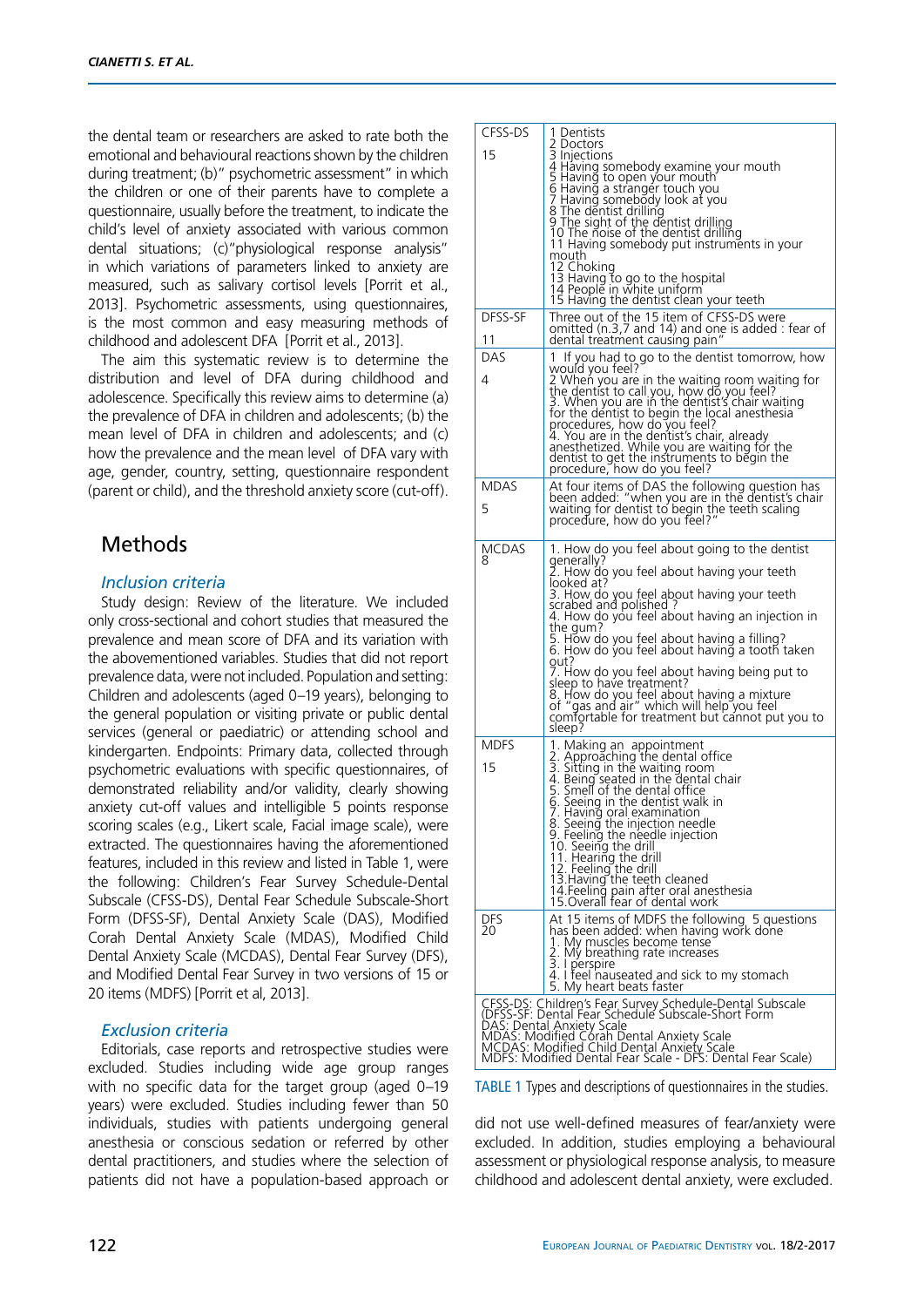#### *Literature search*

We developed a detailed search strategy for Medline, but revised it appropriately for each database (Medline, Embase, Web Of Science). The following terms were used to formulate the search strategies: dental fear\* OR dental anx\* OR dental phobia\* AND Prevalence OR Cohort studies OR Longitudinal studies OR Cross-Sectional Studies OR Mass Screening (Table 2).

#### *Studies selection*

After launching the search strategy, we imported the records from each database into the bibliographies software package EndNote X7 and merged them into one core database. Duplicate records were subsequently removed. When searching other sources (e.g., reference lists of relevant trials, reviews, articles and textbooks), we obtained all potentially relevant reports that were identified. Two reviewers (GL, AM) independently carried out a systematic screening of the titles and abstracts of the retrieved records. The search was limited to studies

| <b>Ovid Medline (R)</b>                  | Embase                                  | <b>Web of Science</b>             |
|------------------------------------------|-----------------------------------------|-----------------------------------|
| 1. dental anx*.mp.                       | #1 dental AND<br>$anx*$                 | # 1 top. (dental<br>$anx^{\star}$ |
| 2. dental fear*.mp.                      | #2. dental AND<br>fear*                 | # 2 top.(dental<br>$fear*)$       |
| 3. dental phobia*.<br>mp.                | #3. dental AND<br>phobia                | # 3 top. (dental<br>phobia*)      |
| 4. odontophobia*.<br>mp.                 | #4.<br>odontophobia*                    | $# 4$ top.<br>(odontophobia*)     |
| 5. exp Dental<br>Anxiety/                | #5. 'dental<br>anxiety'/exp             | #5 (#4 OR #3 OR #2<br>OR #1)      |
| 6. 1 or 2 or 3 or<br>4 or 5              | #6. 1 or 2 or 3 or<br>4 or 5            | # 6 top. (prevalence)             |
| 7. Prevalence/                           | #7. 'prevalence'/<br>exp                | # 7 top. (Cross-Sect.<br>Studies) |
| 8. Cohort studies/                       | #8. 'cross-<br>sectional study'/<br>exp | # 8 top. (Cohort<br>Studies)      |
| 9. Longitudinal<br>studies/              | #9. 'cohort<br>analysis'/exp            | # 9 top. (Longitud.<br>studies)   |
| 10. Cross-Sectional<br>Studies/          | #10.<br>'longitudinal<br>study'/de      | # 10 top. (Mass<br>Screening)     |
| 11. Mass<br>Screening/                   | #11. 'mass<br>screening'/exp            | #11top.(#10 OR #9<br>OR #8)       |
| 12. Multiphasic<br>Screening/            | #12.7 or 8 or 9<br>or 10 or 11          | # 11top. (OR #7 OR<br>#6)         |
| 13. 7 or 8 or 9 or<br>10 or 11 or 12     | #13.6 AND 12                            | #12top.(#11 AND<br>#5)            |
| 14.6 and 13                              | #14, 13 AND<br>[embase]/lim             |                                   |
| 15. limit 14<br>to yr="2000<br>-Current" |                                         |                                   |
| Records: 169                             |                                         |                                   |

Table 2 Search strategies used in each database for identification of studies included or considered for this review. published in English language between 2000 and March 2014. We obtained the full text of studies that potentially fulfilled the inclusion criteria. Disagreements were resolved by discussion. Where resolution was not possible, a third reviewer was consulted (IA).

#### *Data extraction and management*

Two reviewers (GL, MO) independently extracted data, and disagreements were resolved by discussion with a third review author. The data extraction sheet was prepared and tested. Information regarding study characteristics (year of publication, country and setting of the study), patients' characteristics (number of participants, age, gender), the psychometric assessment method, the mean score and prevalence data, were collected.

#### *Analysis*

Crude prevalence estimates (number of cases/sample size), along with standard errors, were extracted. Prevalence rates were transformed to logit estimates using the following formula: lp=ln [p/ (1−p)], where  $lp = logit$  event estimate;  $ln =$ natural logarithm;  $p =$ study level estimate [Williams et al., 2006; Calvo-Munoz et al., 2013]. The DerSimonian and Laird random effects model was used to pool logit event estimates [1986]. Pooled logit estimates were subsequently transformed to prevalence estimates by the following formula:  $p = e/p / (e/p + 1)$ : where  $p =$  prevalence and  $e =$ the base of natural logarithm [Gebremedhin and Tadesse, 2015]. The heterogeneity of the prevalence rates was assessed using the I2 index [Higgins and Thompson, 2002].

## **Results**

The search strategy identified 743 records. After removing 118 duplicates, 625 records were evaluated. One hundred and two records were considered relevant for further evaluation and full-texts obtained. In addition, 62 full publications were retrieved from other sources (reference lists of relevant trials and reviews). Overall, 164 publications were assessed for eligibility, 128 studies were excluded with reasons (Table 3) and 34 studies (36 publications) were included in the final analysis.

The characteristics of the studies in terms of child and adolescent population, the setting, the prevalence and mean score of dental fear and type of respondent (child and/or adult) as well as the cut-off used are illustrated in Table 4 based on the type of questionnaire.

#### *Children's Fear Survey Schedule-Dental Subscale (CFSS-DS)*

Seventeen studies used the Children's Fear Survey Schedule-Dental Subscale (CFSS-DS). Sixteen were prevalence studies and one was a longitudinal study. The studies were performed in different geographical areas: 5 in the Netherlands, 2 in Taiwan and the remaining in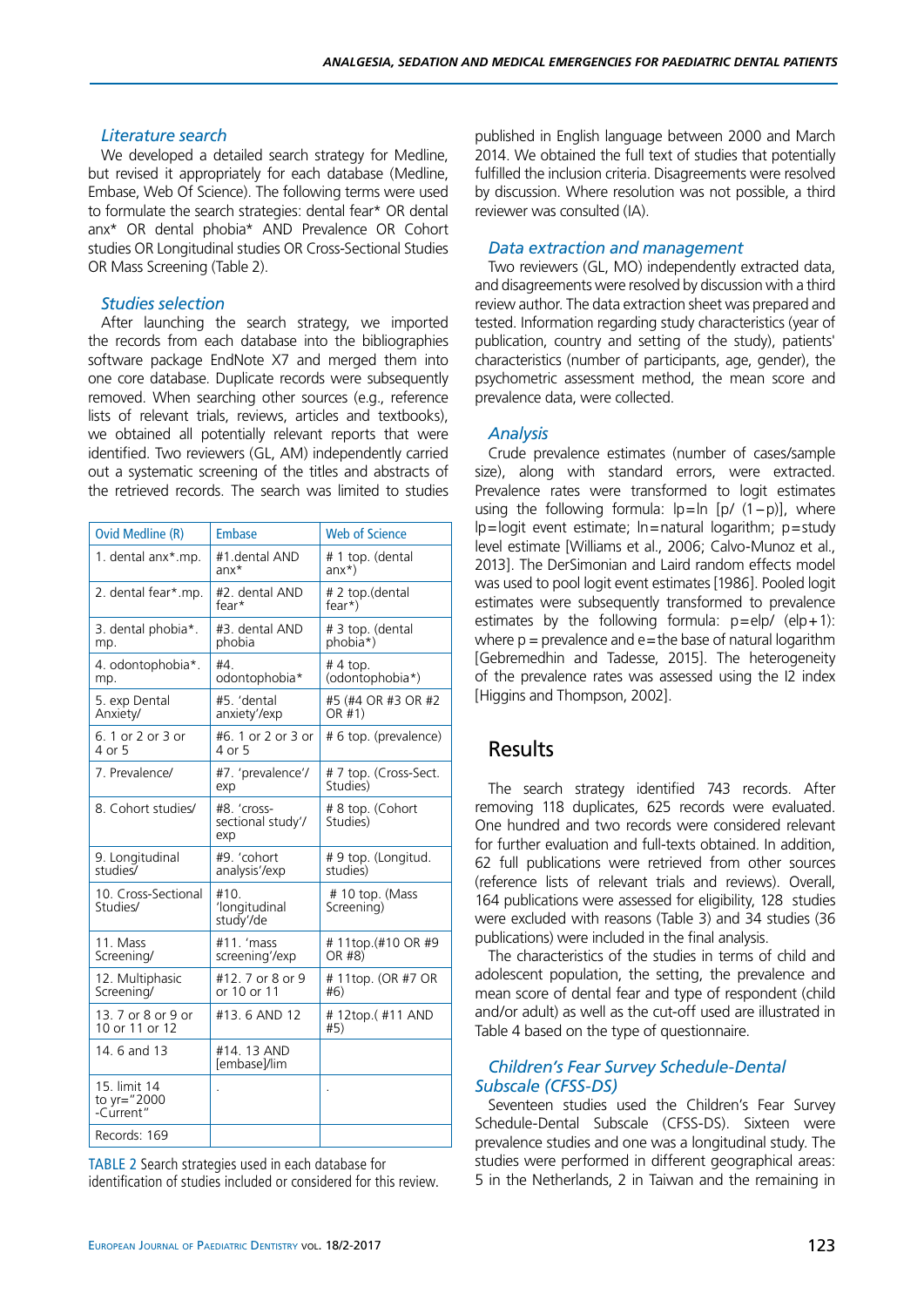|    | <b>Study ID</b>      | Reason                                                             |
|----|----------------------|--------------------------------------------------------------------|
| 1  | Abdulwahab 2010      | The questionnaire considered<br>was not of interest                |
| 2  | Abrahmsson 2006      | Age above 18 years                                                 |
| 3  | Acharya 2008         | Age above 18 years                                                 |
| 4  | Acharya 2010         | Age above 18 years                                                 |
| 5  | Al-Namankany 2012    | Not present outcomes of<br>interest                                |
| 6  | Araposthatis 2008    | Absence of dental fear<br>prevalence data                          |
| 7  | Armfield 2006        | Age above 18 years                                                 |
| 8  | Armfield 2010        | Absence of dental fear<br>prevalence data                          |
| 9  | Armfield 2013        | Age above 18 years                                                 |
| 10 | Arnrup 2007          | Childrens with behaviour<br>management problems                    |
| 11 | Assuncao 2010        | Threshold and mean values<br>not reported                          |
| 12 | Bajric 2011          | Absence of dental fear<br>prevalence data                          |
| 13 | Bakarcic 2007        | Children with dental trauma                                        |
| 14 | Blonqvist 2006       | Children with attention<br>deficit hyperactivity disorder          |
| 15 | Blongvist 2007       | Children with attention<br>deficit hyperactivity disorder          |
| 16 | Blongvist 2013       | Children with identified<br>behavior and learning<br>problems      |
| 17 | Brogardh-Roth 2010   | Born preterm children                                              |
| 18 | Buchanan 2005        | Not present questionnaires<br>and outcomes of interest             |
| 19 | Carrillo-Diaz 2013_b | Ouestionnaire used not of<br>interest                              |
| 20 | <b>Cinar 2007</b>    | The cut off matches the<br>mean score of population<br>dentar fear |
| 21 | Crego 1013           | Absence of dental fear<br>prevalence data                          |
| 22 | de Carvalho 2012     | Spanish language                                                   |
| 23 | Ekanayake 2003       | Not available                                                      |
| 24 | El-Quaderi 2004      | Not present outcomes of<br>interest                                |
| 25 | Fabian 2007          | Age above 18 years                                                 |
| 26 | Folayan 2005         | Absence of dental fear<br>prevalence data                          |
| 27 | Folayan 2004_a       | Absence of dental fear<br>prevalence data                          |
| 28 | Folayan 2004_b       | Absence of dental fear<br>prevalence data                          |
| 29 | Freeman 2007         | Subjects were 16-82 years<br>of age                                |
| 30 | Furuta 2012          | Not present questionnaires of<br>interest                          |
| 31 | Gustafsson 2010      | Children with dental<br>behaviour management<br>problems           |

|    | <b>Study ID</b>   | Reason                                                                   |
|----|-------------------|--------------------------------------------------------------------------|
| 32 | Hakeberg 2001     | Adult patients                                                           |
| 33 | <b>Hoge 2008</b>  | Trial comparing Overweight<br>Vs Normal Weight Children                  |
| 34 | Holmes 2005       | Patients referred by generical<br>dentists                               |
| 35 | Hosey 2009        | Children subjected to<br>extraction in general<br>anesthesia             |
| 36 | <b>Hou 2002</b>   | Chinese language                                                         |
| 37 | Howard 2007       | Absence of dental fear<br>prevalence data                                |
| 38 | Howard 2009       | Children with management<br>of dental anxiety                            |
| 39 | Humphris 2000     | Subjects were 16-65+ years<br>of age                                     |
| 40 | Ilguy 2005        | Age above 18 years                                                       |
| 41 | Jalevik 2002      | Children with severe<br>hypomineralization of the<br>first molars (MIH). |
| 42 | Jalevik 2012      | Children with severe molar<br>incisor hypomineralization                 |
| 43 | Javadinejad 2011  | Absence of dental fear<br>prevalence data                                |
| 44 | Julihn 2006       | Questionnaire used not of<br>interest                                    |
| 45 | Jones 2010        | Absence of dental fear<br>prevalence data                                |
| 46 | Kanli 2008        | Not available                                                            |
| 47 | Kanegane 2009     | Age above 18 years                                                       |
| 48 | Karijalainen 2003 | Not present questionnaires of                                            |
|    |                   | interest                                                                 |
| 49 | Kawamura 2008     | Questionnaire used not of<br>interest                                    |
| 50 | <b>Keith 2013</b> | Orthodontic patients                                                     |
| 51 | Klaassen 2007     | Children referred from other<br>specialists                              |
| 52 | Klages 2010       | Age above 18 years                                                       |
| 53 | Klingberg 2007    | Review                                                                   |
| 54 | Koroluk 2000      | Adolescents with history of<br>childhood dental sedation                 |
| 55 | Krekmanova 2009   | Absence of dental fear<br>prevalence data                                |
| 56 | Krikken 2010      | Patients referred because of<br>their dental fear                        |
| 57 | Krikken 2012      | Absence of dental fear<br>prevalence data                                |
| 58 | Kritsidima 2010   | Age above 18 years                                                       |
| 59 | Kumar 2009        | Subjects were 15-54 years<br>of age                                      |
| 60 | Lee 2009          | Not present outcomes of<br>interest                                      |
| 61 | Lin 2007          | Not present outcomes of<br>interest                                      |
| 62 | Locker 2003       | Age above 18 years                                                       |

TABLE 3 Studies removed with reason.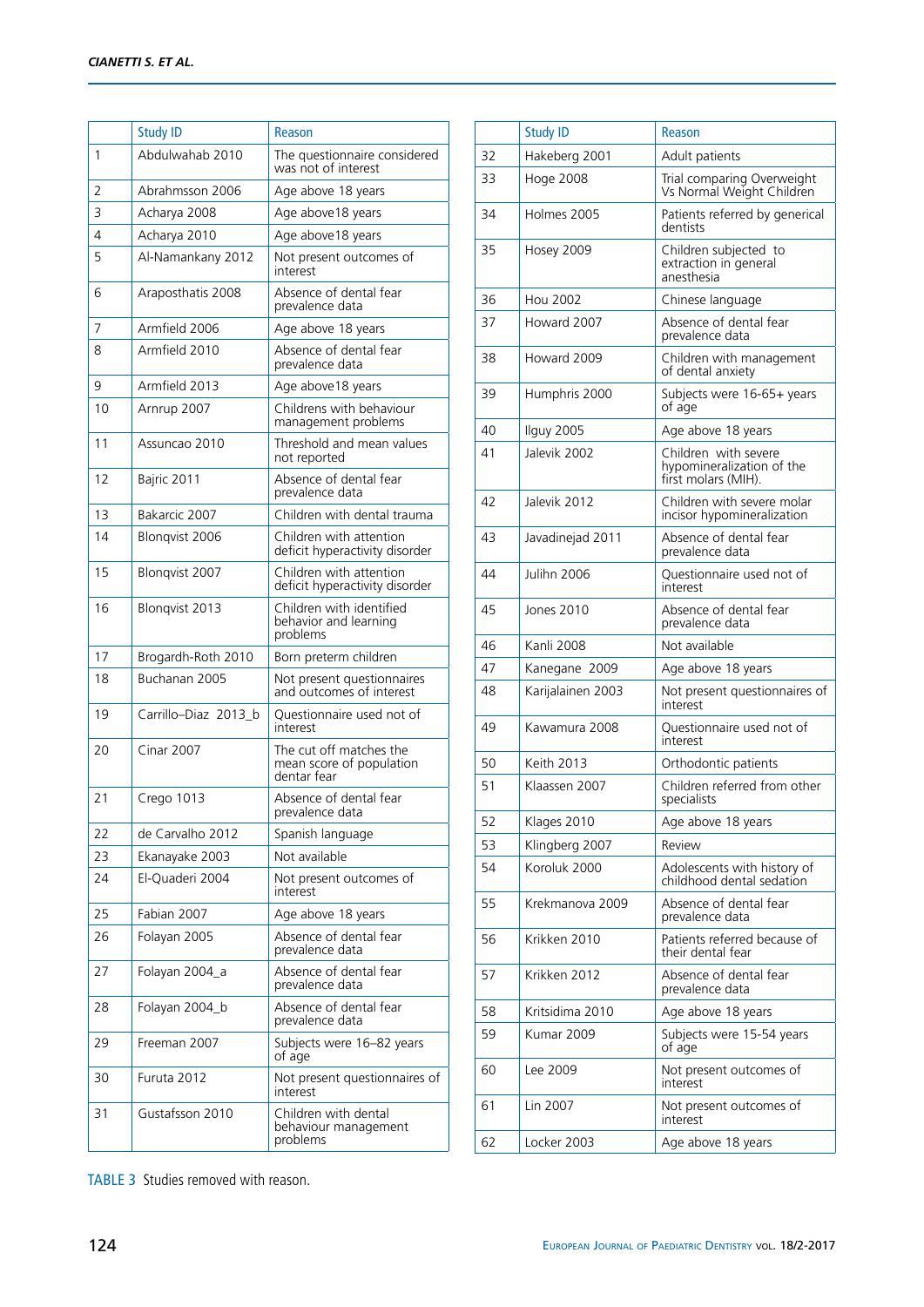|    | <b>Study ID</b>   | Reason                                                               |
|----|-------------------|----------------------------------------------------------------------|
| 63 | Lopes 2013        | Not present outcomes of<br>interest                                  |
| 64 | Lundgren 2001     | Age above 18 years                                                   |
| 65 | Luoto 2009        | Children with cleft lip and/<br>or palate                            |
| 66 | Luoto 2010        | Questionnaire used not of<br>interest                                |
| 67 | Majstorovic 2001  | Children with experience of<br>dental trauma                         |
| 68 | Majstorovic 2003  | Patients referred because of<br>their dental fear                    |
| 69 | Majstorovic 2004  | Not present outcomes of<br>interest                                  |
| 70 | Majstorovic 2007  | Absence of dental fear<br>prevalence data                            |
| 71 | Marya 2012        | Absence of dental fear<br>prevalence data                            |
| 72 | Marsac 2008       | Not present outcomes of<br>interest                                  |
| 73 | McGrath 2004      | Age between 16-64                                                    |
| 74 | Mickenautsch 2007 | Patients number is lower<br>than 50                                  |
| 75 | Milsom 2003       | Questionnaire used not of<br>interest                                |
| 76 | Mora Leon 2000    | Spanish language                                                     |
| 77 | Mungara 2013      | Absence of dental fear<br>prevalence data                            |
| 78 | Mustafa 2013      | Patients referred by generical<br>dentists because of dental<br>fear |
| 79 | Naoumova 2012     | Orthodontic patients                                                 |
| 80 | <b>Nakay 2005</b> | Absence of dental fear<br>prevalence data                            |
| 81 | Newton 2000       | Review                                                               |
| 82 | Newton 2005       | Age above 18 years                                                   |
| 83 | Nuttal 2008       | Questionnaire used not of<br>interest                                |
| 84 | Pekkan 2011       | Age above 18 years                                                   |
| 85 | Peretz 2000       | Age above 18 years                                                   |
| 86 | Peretz 2013       | Absence of dental fear<br>prevalence data                            |
| 87 | Pickrell 2007     | Children in need of two<br>restorative treatment visits              |
| 88 | Porrit 2012       | Absence of dental fear<br>prevalence data                            |
| 89 | Porrit 2013       | Review                                                               |
| 90 | Poulton 2001      | Questionnaire used not of<br>interest                                |
| 91 | Pretty 2011       | Age above 18 years                                                   |
| 92 | Ragnarsson 2003   | Age $> 18$ years and<br>questionnaire used not of<br>interest        |
| 93 | Rantavuori 2004   | Questionnaire used not of<br>interest                                |

|     | <b>Study ID</b>   | Reason                                                                               |
|-----|-------------------|--------------------------------------------------------------------------------------|
| 94  | Rantavuori 2005   | Not present outcomes of<br>interest                                                  |
| 95  | Rantavuori 2012   | Questionnaire used not of<br>interest                                                |
| 96  | Rantavuori 2013   | Not present questionnaires of<br>interest                                            |
| 97  | Riddel 2007       | The sample originated from a<br>retrospective cohort                                 |
| 98  | Settineri 2010    | Age above 18 years                                                                   |
| 99  | Shierz 2008       | Ouestionnaire used not of<br>interest                                                |
| 100 | Shuller 2003      | Age between 35-65                                                                    |
| 101 | Sjogren 2010      | Children with orthodontic<br>consultation                                            |
| 102 | Skaret 2000       | Not present outcomes of<br>interest                                                  |
| 103 | <b>Sing 2010</b>  | Absence of dental fear<br>prevalence data                                            |
| 104 | Smith 2003        | Review                                                                               |
| 105 | Spivak 2004       | Questionnaire used not of<br>interest                                                |
| 106 | Stenebrand 2013_b | Duplicate of Stenebrand<br>2013 a                                                    |
| 107 | Stenebrand 2013 c | Duplicate of Stenebrand<br>2013 a                                                    |
| 108 | Suprabha 2011     | Children with caries                                                                 |
| 109 | Tickle 2003       | Questionnaire used not of<br>interest                                                |
| 110 | Tickle 2009       | Questionnaire used not of<br>interest                                                |
| 111 | Thomson 2009      | Outcomes of interest already<br>published in Locker 2001                             |
| 112 | <b>Tunc 2005</b>  | Age above 18 years                                                                   |
| 113 | Veerkamp 2006     | Dutch language                                                                       |
| 114 | Versloot 2005     | Children referred by other<br>dentists needing local<br>anesthesia                   |
| 115 | Versloot 2008_a   | Children requiring two<br>subsequent treatment<br>sessions with local<br>anaesthesia |
| 116 | Versloot 2008_b   | Age above 18 years                                                                   |
| 117 | Vika 2006         | Questionnaire used not of<br>interest                                                |
| 118 | Vika 2009         | Age above 18 years                                                                   |
| 119 | Wigen 2009        | Not present of questionnaire<br>of interest                                          |
| 120 | Wogelius 2003_b   | Duplicate of Wogelius<br>2003 a                                                      |
| 121 | Wogelius 2005     | Not present outcomes of<br>interest                                                  |
| 122 | Wogelius 2009     | Survivors of childhood cancer                                                        |
| 123 | Woodmansey 2005   | Age above 18 years                                                                   |
| 124 | Wright 2010       | Orthodontic patients                                                                 |
| 125 | Yamada 2002       | Patients reffered for anxiety<br><b>issues</b>                                       |
| 126 | Yan 2008          | Age above 18 years                                                                   |
| 127 | Yuzugullu 2014    | Age above 18 years                                                                   |
| 128 | Zhang 2013        | Chinese language                                                                     |

TABLE 3 Studies removed with reason.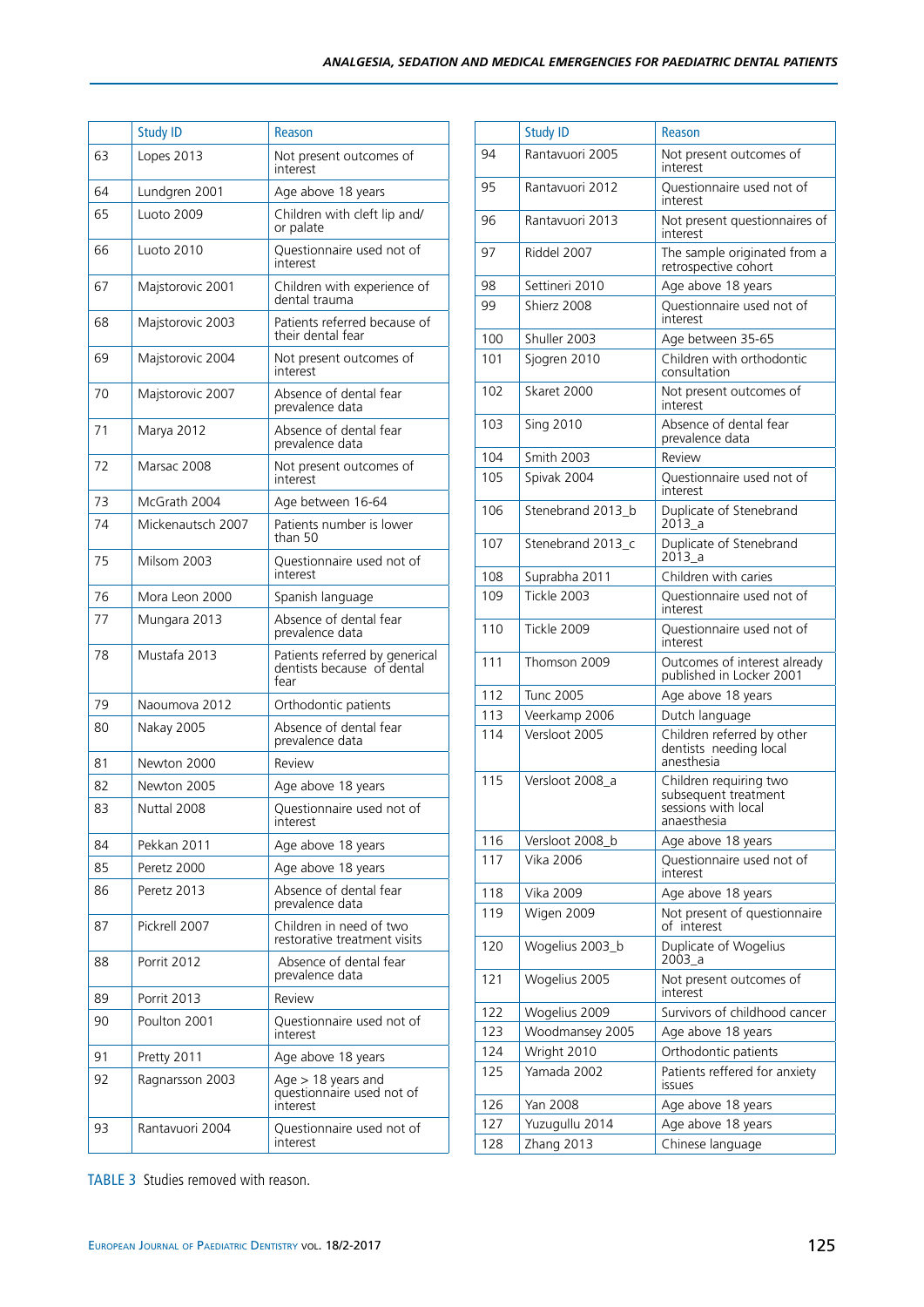| <b>Autor ID</b>                                        | Country       | <b>Setting</b>                | Population      | Age<br>(rănge) | Type of<br>rispondent           | <b>Mean score</b><br>of DFA            | <b>Prevalence</b><br>of DFA | Cut off                          |
|--------------------------------------------------------|---------------|-------------------------------|-----------------|----------------|---------------------------------|----------------------------------------|-----------------------------|----------------------------------|
| CFSS-DS 15 item. range of scale :15-75                 |               |                               |                 |                |                                 |                                        |                             |                                  |
| Akbay Oba<br>2009                                      | Turkey        | School                        | 275 (M 146)     | $7 - 11$       | Children                        | 28.1<br>(SD 9.193)                     | 14.5%                       | >38                              |
| Baier<br>2004                                          | Greece        | Clinic                        | 421 (M221)      | $0 - 13$       | Parents                         | 29.6                                   | 20%<br>$(Cl 16-24%)$        | $\geq 38$                        |
| Caprioglio<br>2009                                     | Italy         | School                        | 725 (M 362)     | $6 - 10$       | Children                        | ц.                                     | 26 %                        | >39                              |
| Chhabra<br>2012                                        | India         | Clinic                        | 523 (M 272)     | $5 - 10$       | Parents                         | 24                                     | 6.3%                        | >38                              |
| Klassen<br>2008                                        | Netherlands   | Clinic                        | 218 (M 122)     | $8 - 13$       | Parents                         | 23.17<br>(SD 8.12)                     | 13.7%                       | $\geq$ 32                        |
| Krikken<br>2013_a                                      | Netherlands   | School                        | 325 (M 160)     | $7 - 11$       | Children<br>Parents             | 21.9<br>(SD 6.83)<br>23.3<br>(SD 6.65) | 10.5%                       | $\overline{\geq}32$              |
| Krikken<br>2013_b                                      | Netherlands   | School                        | 454             | $4 - 13$       | Parents                         | 21.79                                  | 2.4%                        | 38                               |
| Kyritsi<br>2009                                        | Greece        | Clinic                        | 88 (M 53)       | $3 - 11$       | Parents                         | $\overline{a}$                         | 25%                         | $\overline{35}$                  |
| Lara<br>2012                                           | Spain         | School                        | 183 (M 94)      | $7 - 12$       | Children                        | 27.42<br>(SD9.46)                      | 4.9%                        | $\geq 45$                        |
| Lee<br>2007                                            | Taiwan        | School /<br>Kinder-<br>garten | 3597            | $5 - 8$        | Children<br>and Parents         | 29.68<br>(SD 10.91)                    | 20.6%                       | 38/39                            |
| Lee<br>2008                                            | Taiwan        | <b>Not</b><br>specified       | 247 (M135)      | $2 - 10.5$     | Parents                         | 35.31<br>SD 13.34                      | (28.3%)                     | $>4-5$                           |
| Majstorovic<br>2005                                    | Netherlands   | Clinic                        | 1946 (M<br>1007 | $4 - 11$       | Parents                         | ------                                 | 24.46%                      | $\overline{a}$                   |
| Raadal<br>2002                                         | Norway        | Clinic                        | 180 (M 92)      | 10             | Children                        | 22.5<br>(SD 6.8)                       | 12%                         | $>29$ (1st<br>dev above<br>mean) |
| Salem<br>2010                                          | Iran          | Clinic                        | 200 (M106)      | $3 - 6$        | Parents                         | 32.1                                   | 22%                         | >38.                             |
| ten Berg<br>2002                                       | Netherlands   | Clinic                        | 2144 (M1107)    | $4 - 11$       | Parents                         | 23.9<br>(SD 8.1)                       | 6%                          | $\geq 38$                        |
| <b>Wogelius</b><br>$2003_a$                            | Denmark       | Clinic                        | 1281            | $6 - 8$        | Parents                         | 23.8                                   | 5.7%                        | $\geq 38$                        |
| Dental Anxiety Scale (DAS) 4 item.range of scale: 4-20 |               |                               |                 |                |                                 |                                        |                             |                                  |
| Bezabih<br>2013                                        | Etipoia       | Clinic                        | 240 (M 147)     | $6 - 16$       | Children/<br><b>Adolescents</b> | ----                                   | 20.5%                       | $\sqrt{215}$                     |
| De Carvalho<br>2013                                    | <b>Brazil</b> | Clinic                        | 340 (M143)      | $12 - 18$      | Adolescents                     | $\overline{a}$                         | 1.76%                       | $\ge 15 -$                       |
| Dogan<br>2006                                          | Turkey        | School                        | 258 (M133)      | $8 - 12$       | Children                        | 10.8<br>(SD 3.8)                       | 19 %                        | $\sqrt{215}$                     |
| Locker<br>2001                                         | New Zealand   | Clinic                        | 678             | 15             | Adolescent                      | 8.7<br>(SD 2.9)                        | 10.6%                       | $\geq 15$                        |
| Ostberg<br>2013                                        | Sweden        | Home                          | 758 (M 351)     | 19             | Adolescents                     | 7.2<br>(SD 3.2)                        | 7.6%                        | $\sqrt{215}$                     |

TABLE 4A Characteristics of the included studies.

each of the following countries: Belgium, Denmark, Greece, Italy, India, Iran, Norway, Spain, Turkey and USA. In seven studies, the questionnaires were administered within schools [Versloot et al., 2004; Lee et al., 2007; Akbay Oba et al., 2009; Caprioglio et al., 2009; Lara et al., 2012; Krikken a et al., 2013; Krikken b et al., 2013], whereas in the remaining 10 studies, 7 were performed in general clinical settings [Raadal et al., 2002; ten Berge et al., 2002; Baier et al., 2004; Majstorovic and Veerkamp, 2005; Klaassen et al., 2008; Lee et al., 2008; Salem et al., 2012] and 3 were specialised for children [Wogelius et al., 2003; Kyritsi et al., 2009; Chhabra et al., 2012]. The median population was 421 and the interquartile range was (IQR) ranged from 218 to 725. The age of subjects varied from 0 to 13 years across the studies, with a mean age of 9.4. The threshold anxiety cut off score ranged from 29 to 45, while most studies had a cut off value of 38 ( $n = 6$ ). The pooled prevalence of DFA among the

studies was 12.2% (95% CI 9.0-16.2; I2=97%). Only 10 studies provided the mean score and standard deviation. The pooled mean score was 26.2 (95% CI 24.0-28.4). The distribution and variability of the prevalence and the mean score of DFA based on the geographical area, the demographic characteristics, the setting, the type of informant and the used cut-off are depicted in Table 5 and Table 6, respectively.

#### *Dental Anxiety Scale (DAS)*

Five studies used the Dental Anxiety Scale (DAS) questionnaire [Locker et al., 2001; Dogan et al., 2006; Abu-Ghazaleh et al,. 2011; Bezabih et al., 2013; de Carvalho et al., 2013; Ostberg and Abrahamsson, 2013]. All the studies were performed in different countries (Ethiopia, Brazil, Turkey, New Zealand, Sweden). Four studies were performed in general dental services [Abu-Ghazaleh et al., 2011; Carrillo-Diaz et al., 2012; Bezabih et al., 2013; de Carvalho et al., 2013] and 1 in a school [Dogan et al.,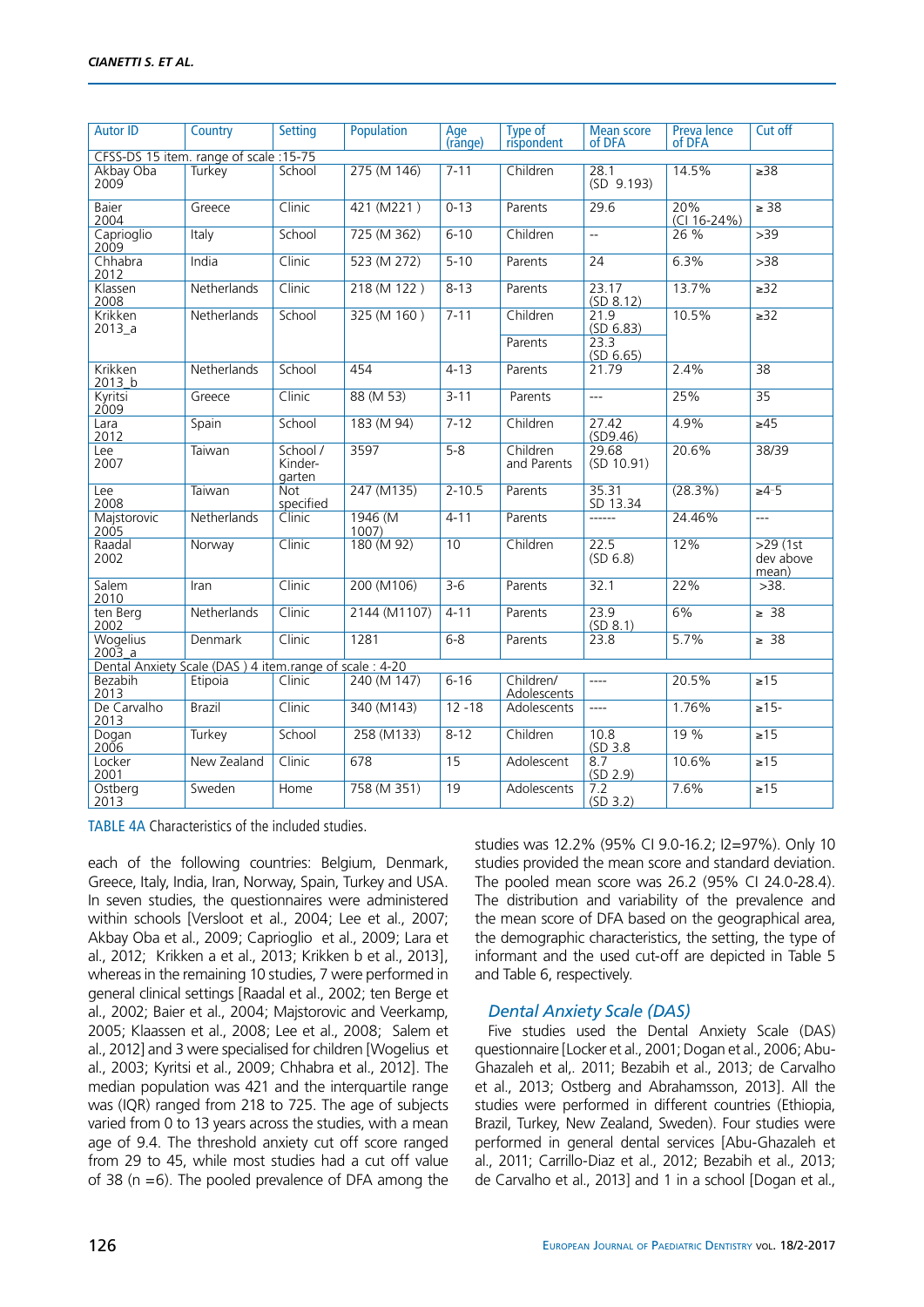| <b>Autor ID</b>                              | Country | <b>Setting</b> | Population                                                               | Age       | Type of                  | <b>Mean score</b>                    | Preva lence | Cut off                            |
|----------------------------------------------|---------|----------------|--------------------------------------------------------------------------|-----------|--------------------------|--------------------------------------|-------------|------------------------------------|
|                                              |         |                |                                                                          | (rănge)   | rispondent               | of DFA                               | of DFA      |                                    |
|                                              |         |                | Modified Corah Dental Anxiety Scale (MDAS) 5 item; range of scale : 5-25 |           |                          |                                      |             |                                    |
| Abu- Gazhaleh<br>2011                        | Jordan  | School         | 1415 (M 690)                                                             | $15 - 16$ | Adolescents              | 13.91<br>(SD 5.36)                   | 22.6%       | $\geq$ 19                          |
| Carrillo-Diaz<br>2012                        | Spain   | Clinic         | 147 (M 59)                                                               | $8 - 16$  | Children<br>Adolescents  | 12.57<br>(SD 4.98)                   | 13.6%       | $\geq$ 19                          |
| Jaakkola<br>2013                             | Finland | Home           | 777                                                                      | 18        | Adolescents              | ---                                  | 7.6%        | $\geq 19$                          |
| Carrillo-Diaz<br>2013                        | Spain   | School         | 161 (M 84)                                                               | $7 - 14$  | Children<br>Adolescents  | 10.95<br>(SD 4.7)                    | 8.70%       | $\geq$ 19                          |
|                                              |         |                | Modified Child Dental Anxiety Scale (MCDAS) 8 item.range of scale: 8-40  |           |                          |                                      |             |                                    |
| Paryab<br>2013                               | India   | Clinic         | 150 (M 66)                                                               | $6 - 12$  | Children                 | 8 item<br>20.81<br>(SD6.97)          | 29.3%       | $\geq 26$                          |
| Wong<br>1998                                 | England | School         | 277                                                                      | $8 - 15$  | Children/<br>Adolescents | 8 item 18.2<br>(SD 7.14)             | 13.3%       | $\geq 26$                          |
| DFS 20 item. range of scale: 20-100          |         |                |                                                                          |           |                          |                                      |             |                                    |
| Skaret 2007<br><b>Vika 2008</b>              | Norway  | School         | 1385 (M 615)                                                             | 18        | Adolescents              | 44.2<br>(SD 17.6)                    | 19.8%       | $\geq 62 -$                        |
| Stenebrand a<br>2013<br>Stenebrand b<br>2013 | Sweden  | School         | 216(M115)                                                                | 15        | Adolescents              | 34.2<br>(SD 14.9)                    | 6.5%        | $\geq 60$                          |
| Taani 2002<br>Taani 2005d                    | Jordan  | School         | 1021 (M 460)                                                             | $12 - 15$ | Adolescents              | ---                                  | 10%         | Unclear-                           |
| DFSS-SF 8 item; range of scale: 8-40         |         |                |                                                                          |           |                          |                                      |             |                                    |
| Folayan<br>2003                              | Nigeria | Clinic         | 81 (M40)                                                                 | $8 - 13$  | Children                 | $15 \cdot 32$ .<br>$(SD 5 \cdot 07)$ | 14.8%       | 1 st. dev.t.<br>above mean)        |
| Foloyan<br>2004 c                            | Nigeria | Clinic         | 69 (M 39)                                                                | $8 - 13$  | Children                 | 15.68<br>(SD 5.62)                   | 26.1%       | $\geq$ 20                          |
| Olak<br>2013                                 | Estonia | School         | 344 (M 188)                                                              | $8 - 10$  | Children                 | 15.4<br>(SD 4.6)                     | 16.5%.      | $\geq$ 20(1 st. dev<br>above mean) |

TABLE 4B Characteristics of the included studies.

2006]. The median number of subjects included was 340, with an IQR ranged from 258 to 678. Age varied from 6 to 19 years with a mean of 13.4 years. The cut-off threshold for fear or anxiety was 15 for 3 studies and 13 for 2 studies. The pooled prevalence among the included studies was 10.0% (95% CI 5.8-16.6) with substantial heterogeneity (I2=94%). The mean score of the dental fear measured with the DAS was reported only in 3 studies studies [Dogan et al., 2006; Abu-Ghazaleh et al., 2011; Jaakkola et al., 2013]. The pooled average score was 8.8 (95% CI 7.2-10.5; I2=95%) among the studies.

#### *Modified Corah Dental Anxiety Scale (MDAS)*

Four studies evaluating the prevalence of DFA in children, using the Modified Corah Dental Anxiety Scale (MDAS), were identified [Wong et al., 1998; Skaret, 2007; Carrillo-Diaz et al., 2013; Paryab and Hosseinbor, 2013]. The studies were conducted in Spain (n=2), Finland (n=1), and Jordan (n=1). Two studies were performed in a school, one in a general dental clinic and one at home. The median number of included children was 469, with an IQR ranged from 154 to 1096. The age ranged from 7 to 16 years across the studies and the mean age in the four studies was 12.6 years. The pooled prevalence of the DFA among the studies was 12.2% (95% CI 6.0-23.0; I2=96%).The mean score of DFA was 12.5 (95% CI 10.6-14.4; I2=97%).

#### *Modified Child Dental Anxiety Scale (MCDAS)*

Two studies evaluating the prevalence of DFA in children,

using the Modified Child Dental Anxiety Scale (MCDAS), were identified [Paryab and Hosseinbor, 2013; Wong et al., 1998]. One study was conducted in India (n=1) in a school and one in England in a general dental clinic. The number of the children varied from 150 to 277. The age ranged from 6 to 15 years across the studies. The prevalence of the DFA among the studies varied from 13,3% to 29,3%. The mean score of DFA ranged from 18.1 to 20,81.

#### *Dental Fear Survey (DFS)*

Three studies, in 6 publications, that used the DFS, for dental fear assessment, were identified [Stenebrand a et al., 2013; Stenebrand b et al., 2013; Taani, 2002; Taani et al., 2005; Skaret et al., 2007; Vika et al., 2008]. All the studies were cross-sectional in design and were performed in the same setting (school), but in different countries (Norway, Sweden, Jordan). The median number of the included subjects was 1021 with an IQR ranged from 216 to 1385. In one study, in two publications [Skaret et al., 2007; Vika et al., 2008], the subjects were 18 years old. In the second study, the subjects were 15 years old [Stenebrand a et al., 2013; Stenebrand b et al., 2013], and in the third study, the age ranged from 12 to 15 years. The threshold anxiety cut-off was 60 and 62 for two studies and was unclear in one. The pooled prevalence of the DFA was 11.0% (95% CI 6.0-20.0; I2=96%). The mean score was 34.2 and 44.2 in the two studies, but it was not reported in one study.

#### *Dental Fear Schedule Subscale-Short Form (DFSS-SF)*

Three studies used the DFSS-SF to assess DFA. Two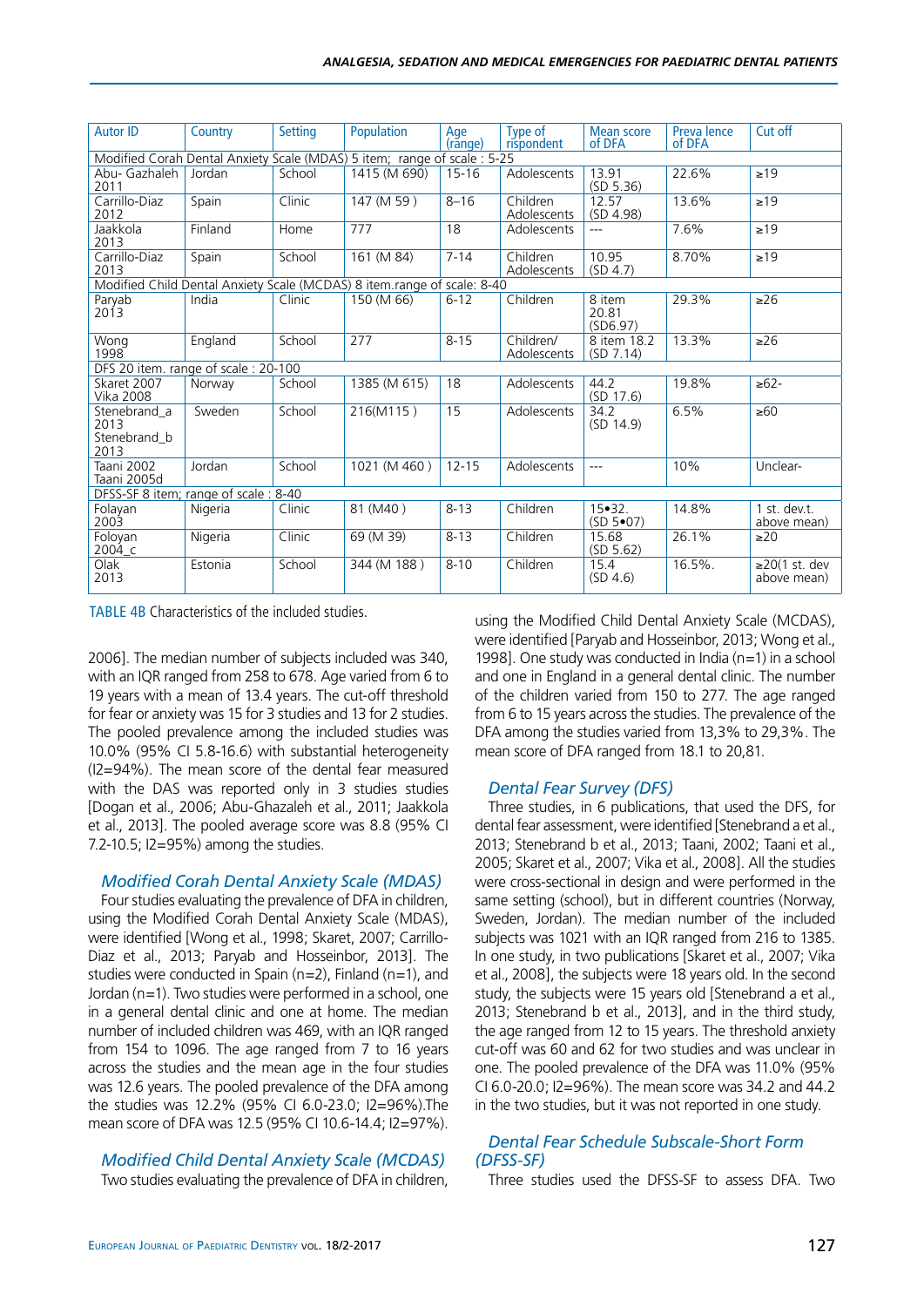| <b>Type of Variable</b>   |                           | Prevalence                       | Studies (n.)                   | Patients (n.)         |
|---------------------------|---------------------------|----------------------------------|--------------------------------|-----------------------|
| <b>Geographical areas</b> | Nord Europe               | 11.1%                            | 8                              | 996                   |
|                           | Sud-Center Europe         | 21.9%                            | $\overline{3}$                 | 7145                  |
|                           | Asia                      | 19.2%                            | 5                              | 4842                  |
|                           | Usa                       | 20.2%                            | $\mathbf{1}$                   | 421                   |
| Age                       | --                        | Decrease with increase of age    | 5                              | 6575                  |
|                           |                           | Increase with increase of age    | $\mathbf{1}$                   | 200                   |
|                           |                           | Non linear trend of DFA with age | $\mathbf{1}$                   | 725                   |
| <b>Sex</b>                | Male                      | 19.6%                            | 5                              | 2008                  |
|                           | Female                    | 24.5%                            |                                | 1882                  |
| <b>Setting</b>            | Clinic                    | 13.1%                            | 9                              | 7001                  |
|                           | School                    | 16.9%                            | $\overline{7}$                 | 6156                  |
| Type of informant         | Children/adolescent       | 13.7%                            | 6                              | 3597                  |
|                           | Parents                   | 12.9%                            | 10                             | 7522                  |
| Cut off                   | $\geq 38$                 | 13.2                             | 11                             | 10400                 |
|                           | <38                       | 19.9                             | 5                              | 2757                  |
|                           |                           |                                  |                                |                       |
|                           |                           |                                  |                                |                       |
| <b>Type of Variable</b>   |                           | Prevalence<br>23.4               | Studies (n.)<br>$\overline{7}$ | Patients (n.)<br>5199 |
| <b>Geographical areas</b> | Nord Europe               |                                  | $\mathbf{1}$                   | 183                   |
|                           | Sud-Center Europe<br>Asia | q<br>29.4                        | 5                              | 4842                  |
|                           | Usa                       | 29.6                             | $\mathbf{1}$                   | 421                   |
|                           | --                        | Decrease with increase of age    | $\overline{2}$                 | 1556                  |
| Age                       |                           | Increase with increase of age    | $\Omega$                       | $\Omega$              |
|                           |                           | Non linear trend of DFA with age | $\mathbf{1}$                   | 2144                  |
| <b>Sex</b>                | Male                      | 19.6                             | 9                              | 2008                  |
|                           | Female                    | 24.5                             |                                | 1882                  |
| <b>Setting</b>            | Clinic                    | 24.6                             | $\overline{7}$                 | 4967                  |
|                           | School                    | 27.6                             | 6                              | 5431                  |
| Type of informant         | Children/adolescent       | 24.6                             | 5                              | 1560                  |
|                           | Parents                   | 26.7                             | 8                              | 5488                  |
| Cut off                   | $\geq 38$                 | 26.5                             | 10                             | 9675                  |

TABLE 5 Variation of the Prevalence of DFA based on Geographica areas, demographic and other variables in the studies that used CFSS-DS.

TABLE 6 Variation of the Mean Score of DFA based on Geographica areas, demographic and other variables in the studies that used CFSS-DS.

studies were performed in Nigeria, one in a pediatric dental setting [Foloyan et al., 2003; Folayan a et al., 2004], and the other in a general dental clinic clinic [Olak et al., 2013]. The third study was performed in Estonia in a school 26. The median number of children included was 81, with an IQR ranged from 69 to 333. The age ranged from 8 to 13 years among the studies, with a mean age of 9.3 years in Olak 2013 and 10.9 years in the other two studies [Folayan et al., 2003; Folayan a et al., 2004]. The threshold anxiety cut off was 18 in one study and 20 in two studies. The pooled prevalence across the studies was 20% (95% CI 15.1-26.9; I2=51.2). The mean score of dental fear using the DFFS-SF was 15.4 (95% CI 15-15.9; I2=0%).

# **Discussion**

In this review, we performed a comprehensive systematic search of studies that reported the prevalence of dental fear in children and adolescents younger than 19 years old. We identified 34 studies, in 36 publications, that measured dental fear and anxiety employing the most frequently used questionnaires, as suggested by Porrit [2013]. The main conclusion is that dental fear is a common problem in children and adolescents among several countries in Europe, Asia, Africa and North America. The pooled

prevalence varied between 10% and 20%.

The studies utilised different types of questionnaires. In the studies that used DFSS-SF, DFS, DAS, MDAS, MCDAS and CFSS-DS questionnaires, the prevalence rates were similar, ranging from 10% to almost 13%. Three studies used the DFSS-SF questionnaire, which when combined, led to a pooled prevalence of 20%. In the studies that used MCDAS Dental fear prevalence rates were very heterogeneous varying from 13.3% to 29.3%. The complete data synthesis of either Dental Fear prevalence and mean score and its related variables was reported in Table 4. The results were highly heterogeneous, most probably due to the study design, the sampling methods, the setting and the application of the questionnaire, as well as cultural attitudes and socio-economical variations.

### *Variation in prevalence and mean score*

The assessment of variations in DFA prevalence, measured with different scales, and the factors, such as the gender and the age of children/adolescents, the country, the setting, the questionnaire respondent (parents or child), and the threshold anxiety score (cut off), that may explain the variability, was reported in almost all studies. We will limit the discussion to those studies that used the CFSS-DS, given that it was the most utilized scale. The synthesis of data measured with CFSS-DS were reported in Table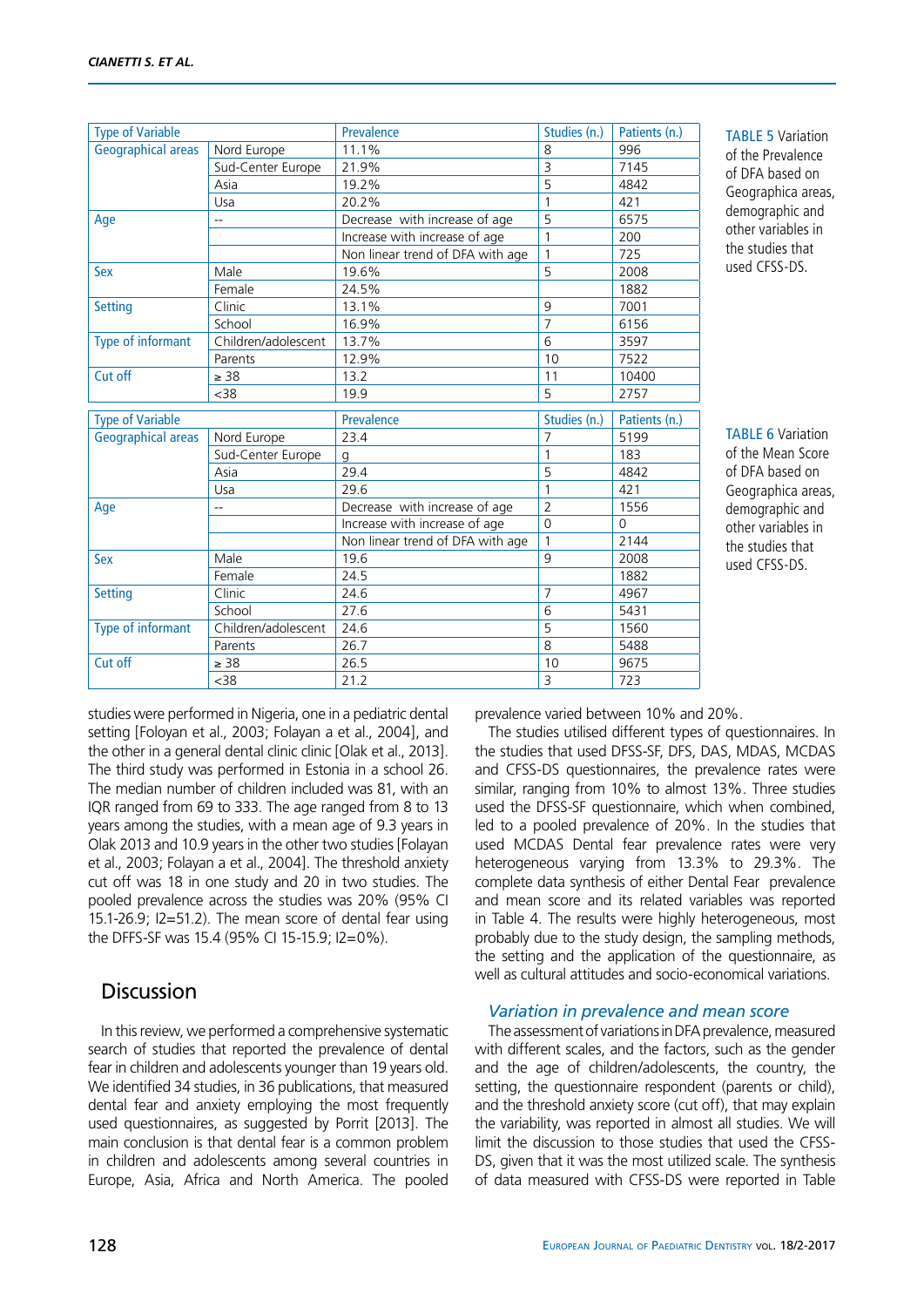5 and Table 6. The CFSS-DS was used in 17 studies from 13 countries in 4 geographical areas. The results permit several considerations on issues related to prevalence and the characteristics of the subjects and the setting in which prevention and dental treatment were provided. The prevalence and mean scores of DFA in Northern European populations were less than that observed in the other geographical areas, namely Southern Europe (Italy, Greece, Spain), Asia (India, Iran, Taiwan, Turkey), and the USA. Unfortunately, the DFA mean score was not reported in the studies performed in Greece and Italy. We are unable to identify the cause of these differences, but cultural factors may influence dental fear [Folayan b et al., 2004]. Of the 17 studies that used the CFSS-DS, only 12 studies reported data regarding DFA related to age. Of the latter twelve, 7 studies showed that the frequency of DFA decreased with increasing age. Five studies used prevalence data [Baier et al., 2004; Majstorovic and Veerkamp, 2005; Lee et al., 2007; Kyritsi et al., 2009; Chhabra et al., 2012] and two reported mean scores [Wogelius et al., 2003; Olak, 2013]. Two studies reported a nonlinear trend in DFA values. Ten Berg 43 reported a decrease of the mean score between 4 and 9 years of age and an increase between 10 and 11 years of age. Conversely, Caprioglio [2009] reported an increase of the prevalence of DFA in children between 6–8 years and a decrease between 9 and 10 years. Finally, Salem 2010 showed an increase in the prevalence of dental fear with increasing age. Overall DFA seemed to be related with the younger children age in most of the included studies. This can be explained with the maladaptive trait that characterises childhood [De Clercq et al., 2009]. Only 12 studies reported DFA data in relation to gender. Overall, there were 5042 males and 4685 females included in these studies. Nine studies [Raadal et al., 2002; Ten Berge et al., 2002; Wogelius et al., 2003; Versloot et al., 2004; Akbay Oba et al., 2009; Chhabra et al., 2012; Lara et al., 2012; Salem et al., 2012; Krikken a et al., 2013] provided mean scores based on gender: in males the mean score was 19.6, whereas the mean score was 24.5 in females. In five studies that reported prevalence data [Baier et al., 2004; Majstorovic and Veerkamp, 2005; Akbay Oba et al., 2009; Caprioglio et al., 2009; Chhabra, 2012], the DFA values were lower in males: the pooled prevalence rate was 17.4% in males and 22% in females. Two studies [Akbay Oba et al., 2009; Chhabra et al., 2012] reported both gender-related prevalence and mean score data. There was a substantial agreement among studies in defining girls with higher level of DFA than boys. These results could be better understood when compared with those of other similar internalising emotions as well as the general anxiety or sadness for which the gender differences among children were clearly demonstrated Chaplin [Chaplin and Aldao, 2013]. No substantial differences in the prevalence, and the mean scores, of DFA were observed among the six studies [Raadal et al, 2002; Versloot et al, 2004; Akbay Oba et al., 2009; Caprioglio et al., 2009; Lara et al., 2012; Krikken et al., 2013a] that used psychometric measures based on children's self-reports and the ten studies [Ten Berge et al., 2002; Wogelius et al., 2003; Baier et al., 2004; Majstorovic and Veerkamp, 2005; Klaassen et al., 2008; Lee et al., 2008; Kyritsi et al., 2009; Salem et al,. 2009; Chhabra et al, 2012; Krikken et al., 2013b] in which the psychometric measures were reported by their parent/guardian proxies. In terms of setting, seven studies [Versloot et al., 2004; Lee et al., 2007; Caprioglio et al., 2008; Akbay Oba et al., 2009; Lara et al., 2012; Krikken et al., 2013a; Krikken et al, 2013b] were conducted in schools and nine [Raadal et al., 2002; Ten Berge et al., 2002; Wogelius et al., 2003; Baier et al., 2004; Majstorovic and Veerkamp, 2005; Klaassen et al., 2008; Kyritsi et al., 2009; Salem et al., 2009; Chhabra, 2012] in dental clinics, whereas one study [Lee et al., 2008] did not specify the setting. The prevalence and mean scores of DFA measured in the studies carried out in a dental service was lower than in schools. Therefore, a clinical setting was not anxiety inducing compared to schools, differently from what might be assumed. The studies that employed CFSS-DS, did not use the same cut-off to determine the presence of anxiety in the population. After evaluating the spread of the threshold used among the studies, we classified the studies based on a cut-off value of 38. Eleven studies [Ten Berge et al., 2002; Wogelius et al., 2003; Baier et al., 2004; Versloot et al., 2004; Lee et al., 2007; Akbay Oba et al., 2009; Caprioglio et al., 2009; Chhabra et al., 2012; Lara et al, 2012; Salem et al., 2012; Krikken et al., 2013b] used a threshold equal to or greater than 38, which led to an average prevalence of 13.2%. Conversely, five studies [Alvesalo et al., 1993; Radal et al., 2002; Majstorovic and Veerkamp, 2005; Klaassen et al., 2008; Krikken et al., 2013a] used a cut-off below 38, which produced a pooled prevalence of 21.2%. In one study the threshold value of anxiety was unclear [Lee et al., 2008]. This analysis suggested that the variability of the prevalence, among the studies, was influenced by the cut-off values used.

## **Conclusions**

The present systematic review showed that the prevalence of DFA in paediatric populations was significant in different settings. At least one child out of ten had a level of DFA that hindered his/her ability to tolerate dental treatment. These data are similar to those reported by Klingberg et al. [2007] in a previous systematic review. In the studies employing the CFSS-DS scale, younger children and female children had higher values of DFA. Northern European children and adolescents had a lower prevalence and lower levels of DFA compared to their peers in other geographical areas. Other population variables, such as the type of questionnaire respondent (children or parent/ guardian proxies) and the setting (school or dental clinic) were not significantly related to DFA. The choice of threshold level in each study also affected the prevalence of DFA. Epidemiological data concerning DFA can aid the